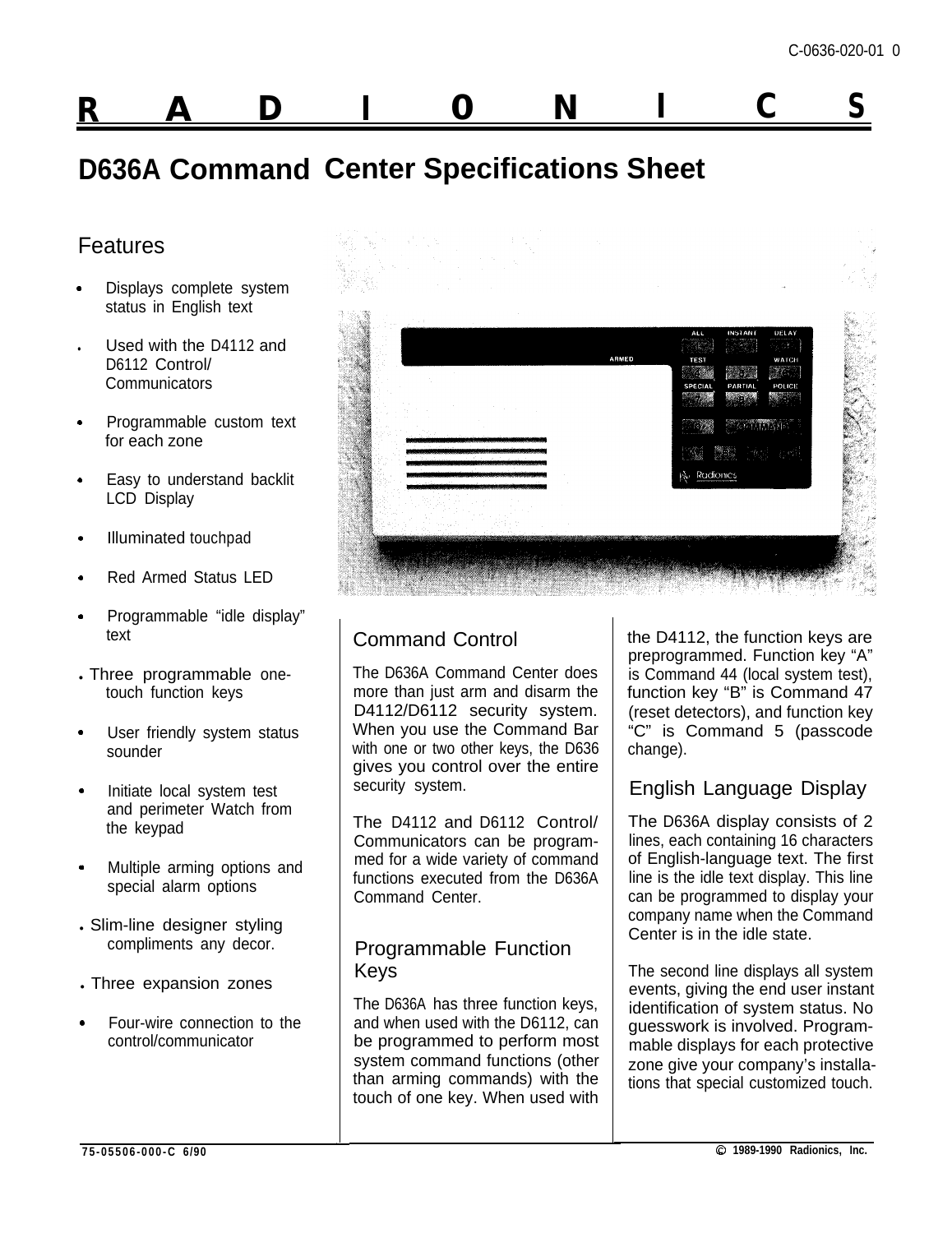| <b>Zone Expansion</b><br>The D636A provides the security                                                                                                                                      | Basic<br>Code<br>Programmer.<br>programming for the security system<br>accomplished using the<br>is.                                                               | <b>Customize your</b><br><b>Installation with these</b><br><b>D636A Accessories--</b><br>D54B Brass Faceplate: Comes<br>with a backbox for flushmount<br>applications. |  |
|-----------------------------------------------------------------------------------------------------------------------------------------------------------------------------------------------|--------------------------------------------------------------------------------------------------------------------------------------------------------------------|------------------------------------------------------------------------------------------------------------------------------------------------------------------------|--|
| system with three additional end-of-<br>line resistor supervised hardwire<br>protective zones (for use with the<br>D6112 only). The protective zones<br>report to the D6112 individually, and | 6112: MAIN or D4112: MAIN Product<br>Handler. Custom Text for the<br>D636A is programmed with the<br>D636 Keypad Handler. The D636<br>Keypad Handler allows you to |                                                                                                                                                                        |  |
| can be controlled from any<br>Command Center assigned to the<br>same account as the zone.                                                                                                     | program one line of custom text for<br>each zone and one line of custom<br>text for the "idle display."                                                            | D54C Stainless Steel Faceplate:<br>Comes with a backbox for<br>flushmount applications.                                                                                |  |
| User Programmable<br><b>Passcodes</b>                                                                                                                                                         | <b>Installation</b>                                                                                                                                                | D55 Desk Stand: Portable stand<br>made of attractive smoked<br>Plexiglass holds the D636A at a<br>comfortable angle for reading the<br>display and using the keys.     |  |
| The user can change existing<br>passcodes directly from the<br>Command Center.                                                                                                                | Installing the D636A is simple, quick,<br>and cost effective. A four-conductor<br>cable is all that is required to connect<br>the D636A Command Center to the      |                                                                                                                                                                        |  |
| <b>Programming</b>                                                                                                                                                                            | control panel.                                                                                                                                                     | D56 Conduit Box: A surface mount<br>backbox for applications requiring<br>conduit protection for D636A wiring.                                                         |  |
| All programming for the D636A is<br>accomplished with the D5100 Bar                                                                                                                           | The expansion zones are fully<br>supervised using three 1 $K\Omega$ end-of-<br>line resistors (included).                                                          |                                                                                                                                                                        |  |
|                                                                                                                                                                                               |                                                                                                                                                                    |                                                                                                                                                                        |  |

# **Specifications**

| Power:              | Nominal 12 VDC supplied by the Control/Communicator auxiliary power supply                                                                                                                                                                                                           |                                                                                                                                                                                                    |  |  |
|---------------------|--------------------------------------------------------------------------------------------------------------------------------------------------------------------------------------------------------------------------------------------------------------------------------------|----------------------------------------------------------------------------------------------------------------------------------------------------------------------------------------------------|--|--|
| <b>Current:</b>     | Idle:<br>Maximum:                                                                                                                                                                                                                                                                    | 27mA, keypad unlit, disarmed.<br>75mA, keypad lit, armed<br>104mA, keypad lit and warning tone "on"                                                                                                |  |  |
| Wiring:             | A 22 gauge, 4-conductor cable supplies data-in, data-out, +12 VDC, and common.<br>A total maximum of 4 serial devices (D620, D630, D626, D636A or D640) may<br>be connected to the D6112 Control/Communicator. A total maximum of 2 serial<br>devices may be connected to the D4112. |                                                                                                                                                                                                    |  |  |
| <b>Dimensions:</b>  | Height: 4.56", Width: 8.15",<br>Depth: 0.816"                                                                                                                                                                                                                                        |                                                                                                                                                                                                    |  |  |
| Color:              | Warm gray                                                                                                                                                                                                                                                                            |                                                                                                                                                                                                    |  |  |
| Display:            | Two-line 16-character Liquid Crystal Display (LCD). 15 characters of<br>programmable custom text. Backlit during entry delay, alarms, and when a<br>Command Center digit is depressed.                                                                                               |                                                                                                                                                                                                    |  |  |
| Keypad:             | Normal operation:<br>Jumper cut:                                                                                                                                                                                                                                                     | Backlighting of the keypad can be selected with a jumper:<br>Backlit during entry delay, alarms, and when a Command<br>Center digit is depressed.<br>Keypad backlighting remains lit continuously. |  |  |
| <b>Environment:</b> |                                                                                                                                                                                                                                                                                      | Operating Temp: $0^\circ$ to 50°C (32° to 122°F)<br>Non-condensing relative humidity: 5 to 85%<br>$30^{\circ}$ C (86 $^{\circ}$ F)                                                                 |  |  |

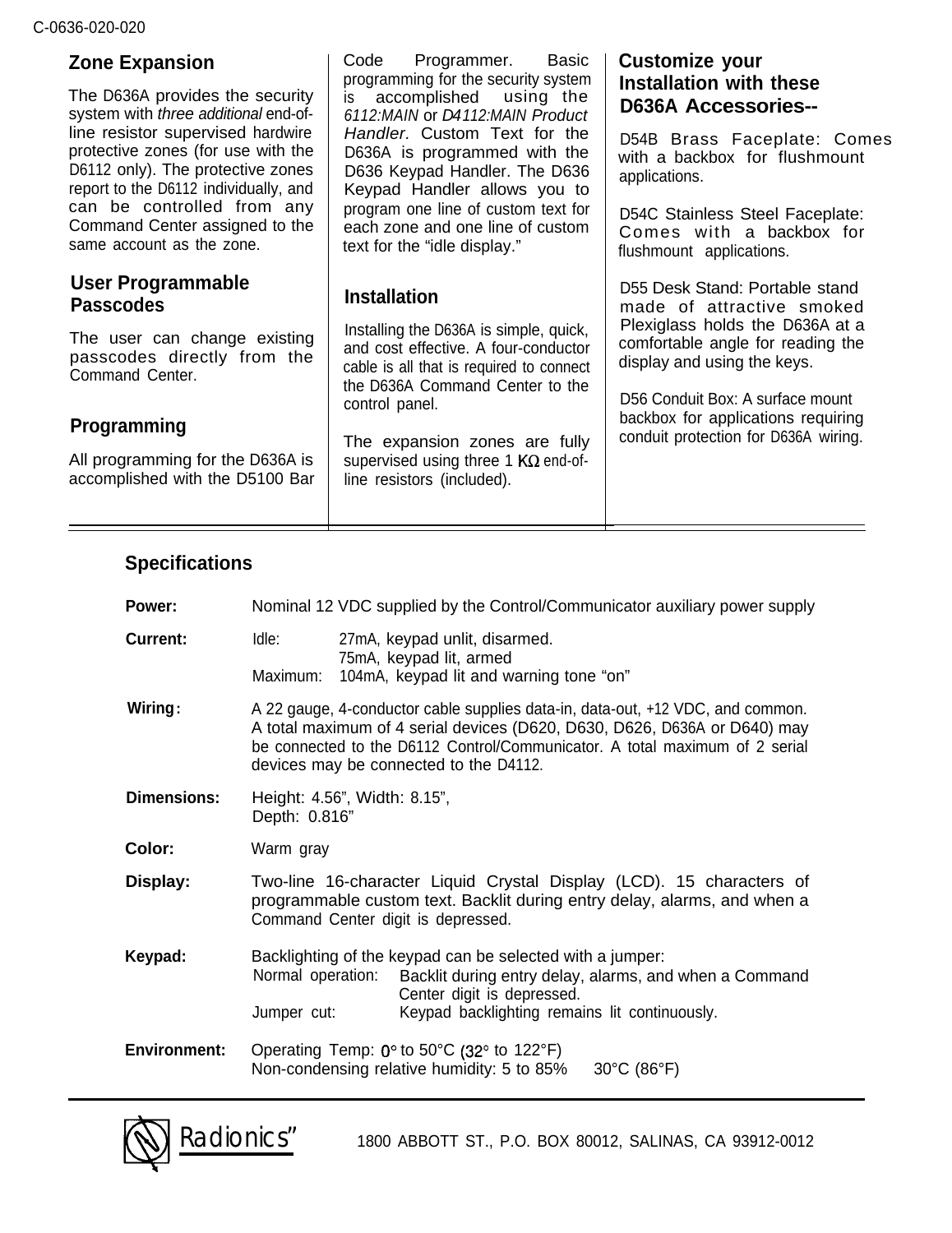# **R A D I 0 N I C S**

# **D636A Command Center Installation Instructions**

#### **1. General Description**

The D636A Command Center is a low profile surface mount, four-wire unit designedforuse with the Radionics D4112 and D6112 Control/Communicators. The D636A features an illuminated keypad, a backlit, 2-line (16 characters each) English text LCD display, an armed status indicator, three programmable function keys and a built-in sounder that emits several distinct tones.

All D636A power and data requirements are supplied by the Control/Communicator via a simple four-wire connection. Up to four D636A Command Centers can be installed in one D6112 system and up to two can be installed in one D4112 system.

Custom text is programmed into the D636A Command Center using the D5100 Bar Code Programmer loaded with the D636 Keypad Handler.

#### **2. The Display**

The D636A Command Center continuously displays the latest status conditions of the security system using words, numbers, and symbols in its display. When a series of events occur that affect the system, the D636A displays each event by priority, for example, alarms are displayed before faults.

The LCD display is illuminated if any key on the Command Center is pressed and remains lit for approximately 18 seconds. The display lights when there is alarm memory and will remain lit until the memory is cleared with a COMMAND 4

# **3. The Command Center Digital Keypad**\_\_

The D636A has a COMMAND bar, an ENT (ENTER) key, three programmable function keys labeled A, B, and C, and number keys from 0 to 9. These fifteen keys are used to enter command functions and personal passcodes into the Control/Communicator.

Under normal operations the keypad is continuously backlit. The D636A does give you the option of having the keypad time-out under the same conditions as the LCD display. For backlight time-out operations on the keypad, cut jumper W4.



Figure **1: D636A COMMAND CENTER**

**3.1 COMMAND Bar:** The Command bar is used to initiate standard one- or two-digit command functions.

3.2 ENT Key: When a passcode is completed, the ENT key must be pressed to enter the passcode. If the ENT key is not pressed within five seconds the passcode is ignored by the Control/Communicator. The ENT key is not required to enter COMMAND bar functions.

The Control/Communicators have a time window for accepting key entries. After one key is pressed, the next key must be pressed within five seconds. After five seconds have expired from the last key entry, the entire entry is cleared and must be restarted.

3.3 **Function Keys:** Each function *key* can be programmed to perform a specific command function of the D6112 Control/Communicator. **When used with the D4112, the D636A function keys are preprogrammed.** Function key "A" is Command 44 (local system test), function key "B" is Command 47 (reset detectors), and function key "C" is Command 5 (passcode change). These function keys enable the user to press one button to perform command functions instead of memorizing the two digit command. For complete details concerning the programming of the function keys when using the D6112, see the *6112:MAIN Program Entry Guide.*

When using a function key to initiate a command, *the command is not shown on the D636A display as described in the User's Guide.* In order to provide displays for each command asdescribed in the User's Guide, the command must be initiated using the *Command bar.*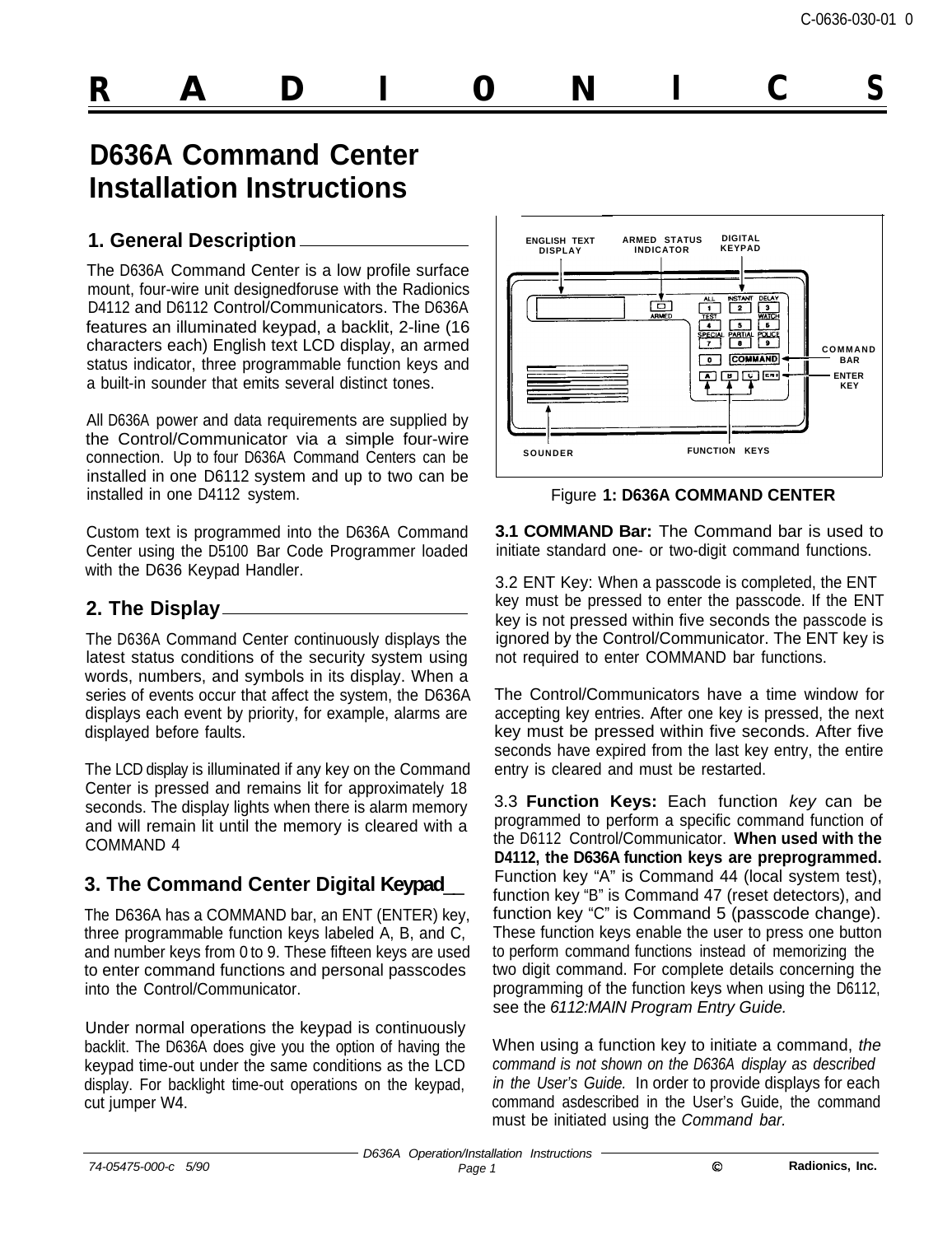#### **4. Response Tones 7.**

All command centers contain a sounder used to annunciate several system conditions and account conditions. The response tones for the D636A are as follows:

**Entrance Warning** - The command center emits a pulsating beep during the entry delay period to remind the user to disarm the security system. This is a programmable function **of** the D4112 and D6112.

**Keystroke Entry** - As each key is touched the command center emits a short beep to indicate that the entry has been stored in the command center buffer.

**Faulted Zone Protest** - The system may be programmed to sound the account command center buzzer for two seconds after an arming attempt has been made, to indicate that a zone is faulted.

**Watch Tone** - The command center sounder emits a short beep when a perimeter zone is faulted during the perimeter watch mode.

Service Tone - Some zones may be programmed to sound a service tone when they are faulted. To silence the sounder enter your passcode, plus ENTER, or enter COMMAND 4.

**NOTE:** Some zones, such as fire zones, may be programmed so that the sounder cannot be silenced until the zone fault is corrected (see the *D6112: MAIN Program Entry Guide* or *D4172 installation and Programming Manual).*

**Telephone Trouble** - In a reporting system when the phone line is disconnected or the system is unable to make contact with the Central Station receiver, the Command Center beeps until the situation is corrected, or a personal passcode or COMMAND 4 is entered.

### 5. **Zone Annunciation**

The D636A Command Center can display information for up to sixteen protective zones.

### **6. Command Center Sounder Disable \_**

To permanently disable the sounder; remove all power from the Command Center, cut the leads on **resistor R36 (see Figure 2),** and remove this component.

**NOTE:** For U.L. installations, the sounder on at least one Command Center in the D4112/D6112 system must remain connected.

#### **D636/D636A Command Centers (Old and New Versions)**

The only difference between the D636 and the D636A is the addition of the keypad backlight jumper (W4) which is present on the D636A Command Center (refer to Figure 3) and a product ID label on the back of the command center base. These are the only visual indications between the two assemblies.

\_

Figure 3 also illustrates the difference between a new D636A and a D636 converted to a D636A.

When the backlight jumper (W4) is cut, the D636A digital keypad backlighting will only illuminate when a digit is pressed, when the alarm system is in the entry delay mode, during alarm memory, or if a digit is pressed.

When the jumper is left intact, the D636A digital keypad is continuously illuminated.



**Figure 2: D636 CIRCUIT BOARD**



**Figure 3: D636A CHANGES**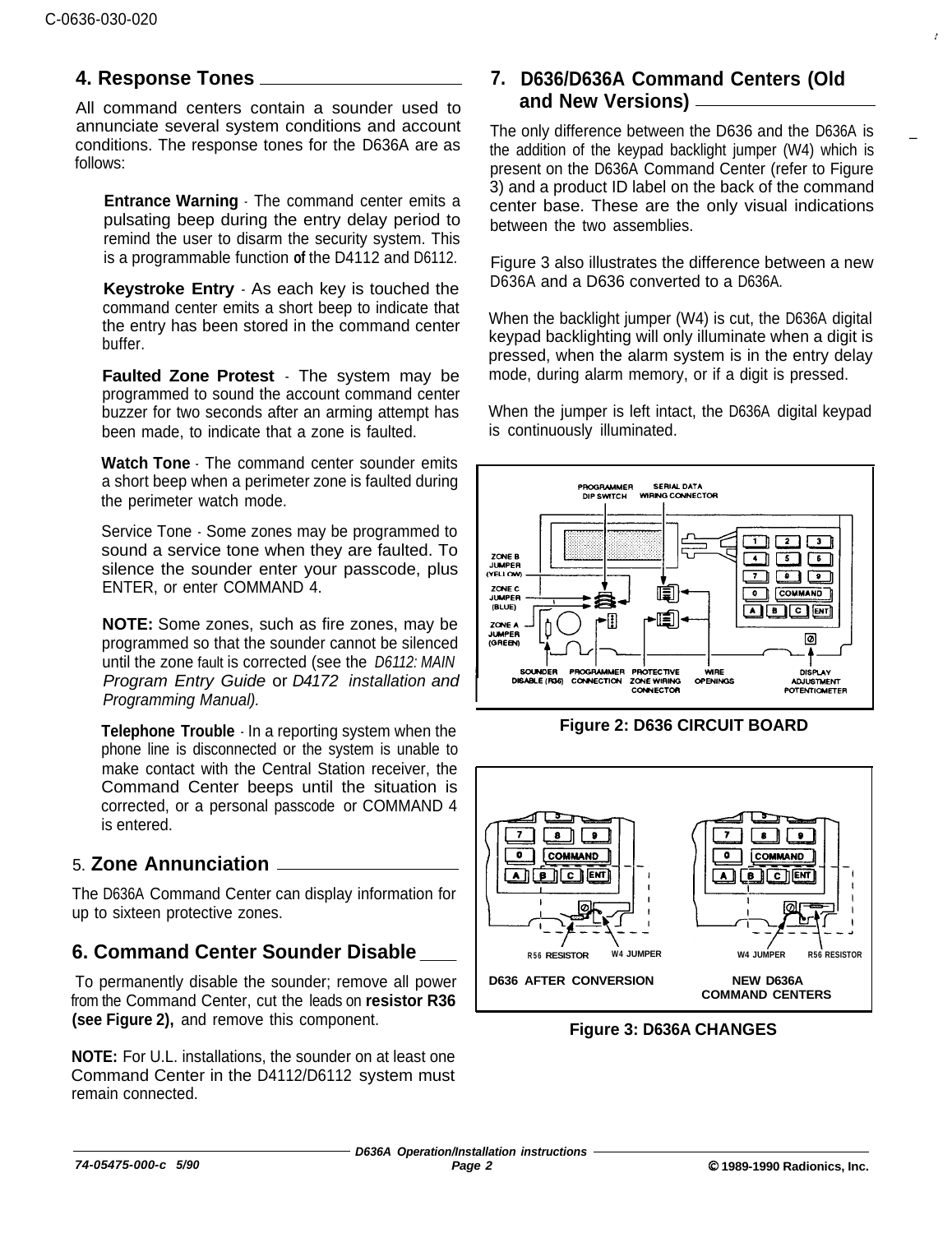## 8. Wiring the D636A Protective Zones

The D636A also expands the system with three hardwire protective zone inputs (this feature does not operate when used with the D4112 Control/Communicator). Each zone functions independently and does not interfere with the operation of the others. Each zone is supervised with a 1000 ohm end-of-line resistor (Radionics D105BL, three supplied with the unit). Dry contact sensing devices may be connected in series (normally closed) or in parallel (normally open) to any of these zones. Each zone can detect open circuit, closed circuit, and normal circuit conditions (refer to the table in the D6112 Operation and Installation Manual RPN #74-04366-000, Section 11.2 "Protective Zone Parameters" or D4112 Installation and Programming Manual RPN #74-05365-000, Part 1, Section 9.2 for voltmeter readings of specific conditions).

The D4112 and D6112 Control/Communicators are programmed with a zone code for each protective zone. The zone codes determine how each zone responds to faults and command centers. Consult the D6112:MAIN Program Entry Guide or D4112 Installation and Programming Manual for programming details.

The D636A has two sets of four color-coded flying leads attached to connector plugs. The zone expansion flying leads are colored black, green, yellow, and blue and this connector plugs into the bottom plug. When wiring zone inputs, the black wire is the zone common, and the green. yellow, or blue wires are the zone inputs (see Figure 4).

NOTE: The protective zones have jumpers that must be cut before wiring zone inputs (jumpers must be cut to detect alarms). If using protective zone A, cut the green (W1) jumper. If using protective zone B, cut the yellow (W2) jumper. If using protective zone C, cut the blue (W3) jumper (see Figure 2). Do NOT cut these jumpers if the protective zones are not used. Do NOT install end-of-line resistors if the protective zones are not used (the E.O.L. resistor can be used if the jumpers are already cut and the protective zones are not used).

#### D636A Protective Zone Wiring Guide

| <b>Black Wire</b>  | Zone Common  | No Jumper          |
|--------------------|--------------|--------------------|
| Green Wire         | Zone A Input | Green Jumper (W1)  |
| <b>Yellow Wire</b> | Zone B Input | Yellow Jumper (W2) |
| <b>Blue Wire</b>   | Zone C Input | Blue Jumper (W3)   |



Figure 4: WIRING THE D636A PROTECTIVE ZONES

#### 9. Installing the Command Center

To mount the unit, the front cover must be removed from the base, exposing the mounting holes. Follow the directions below for mounting:

IMPORTANT: Do not mount the D636A in areas of extreme cold (e.g.; in an uninsulated building, refrigerated

areas, outdoors, or in areas where the temperature can go below 32°F). The LCD does not function in cold environments. Do not mount the command center in a location exposed to direct sunlight. Direct sunlight makes the display less visible and may also damage the command center components.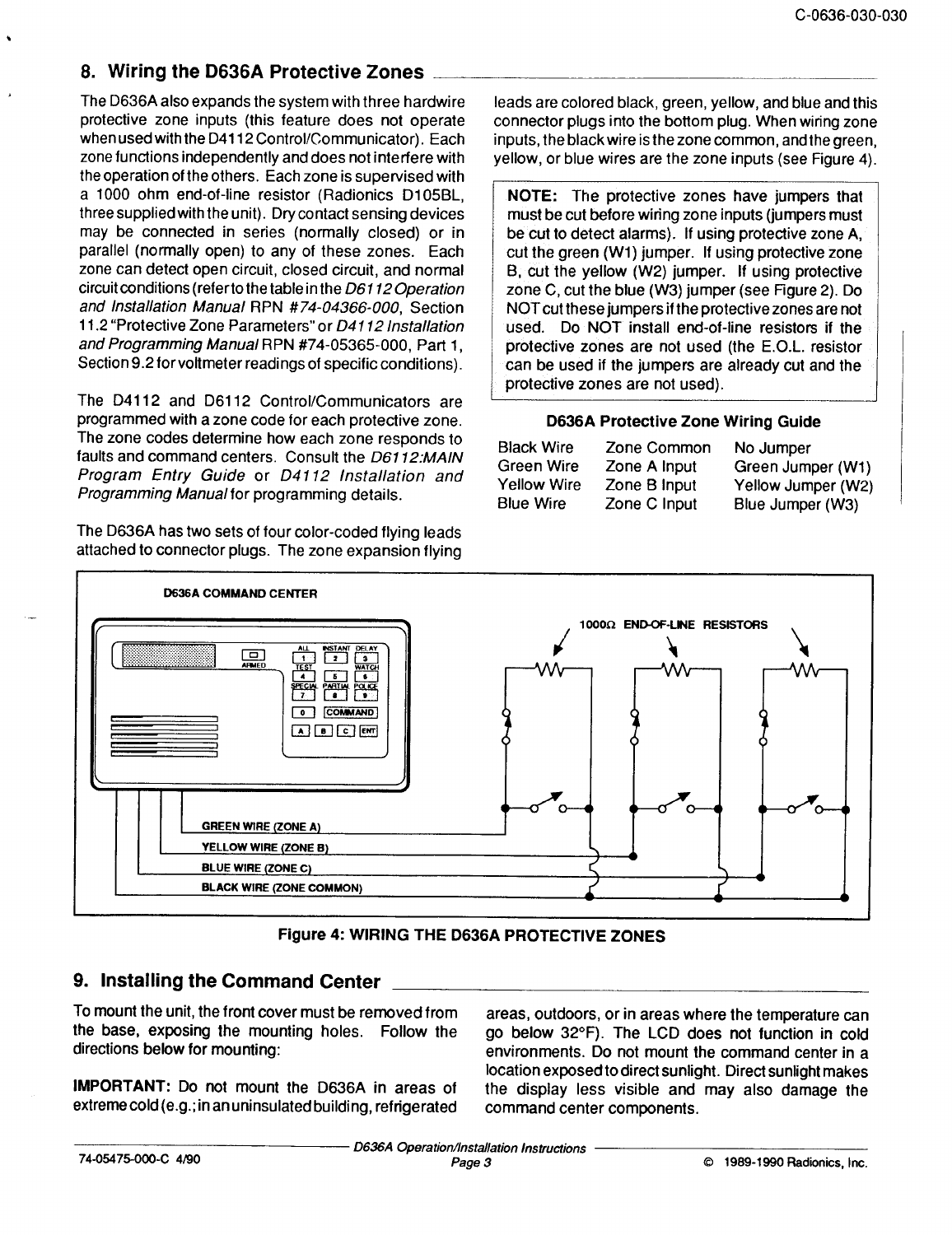

**Figure 5: INSTALLING THE** D636A COMMAND CENTER TO THE D6112





- 9.1 **Remove the Front Cover**  Remove the front cover from the enclosure base. Use a small flatbladed screwdriver to gently push the two bottom cover tabs back. As the tabs are pushed back, lift the bottom of the cover away from the base. Remove the cover.
- **9.2 Wire the D636A** The total cable length used to connect the command centers to the Control/ Communicator can run no longer than 1000 feet when using 22 AWG. The wire run between serial

devices (D420, D620, D626, D630, D636A or D640) can be no *more* than *300 feet.* Route the four color-coded flying leads through the wiring opening in the back of the enclosure base and plug intotheserialdatawirtngconnectorinthecommand center. Figures 5 and 6 show typical installations using one D636A command center. For installing more than one device refer to the *D6112 Operation* and *installation Manual* (74-04366-000) or the *D4112 Installation and Programming Manual (74- 05365-000).*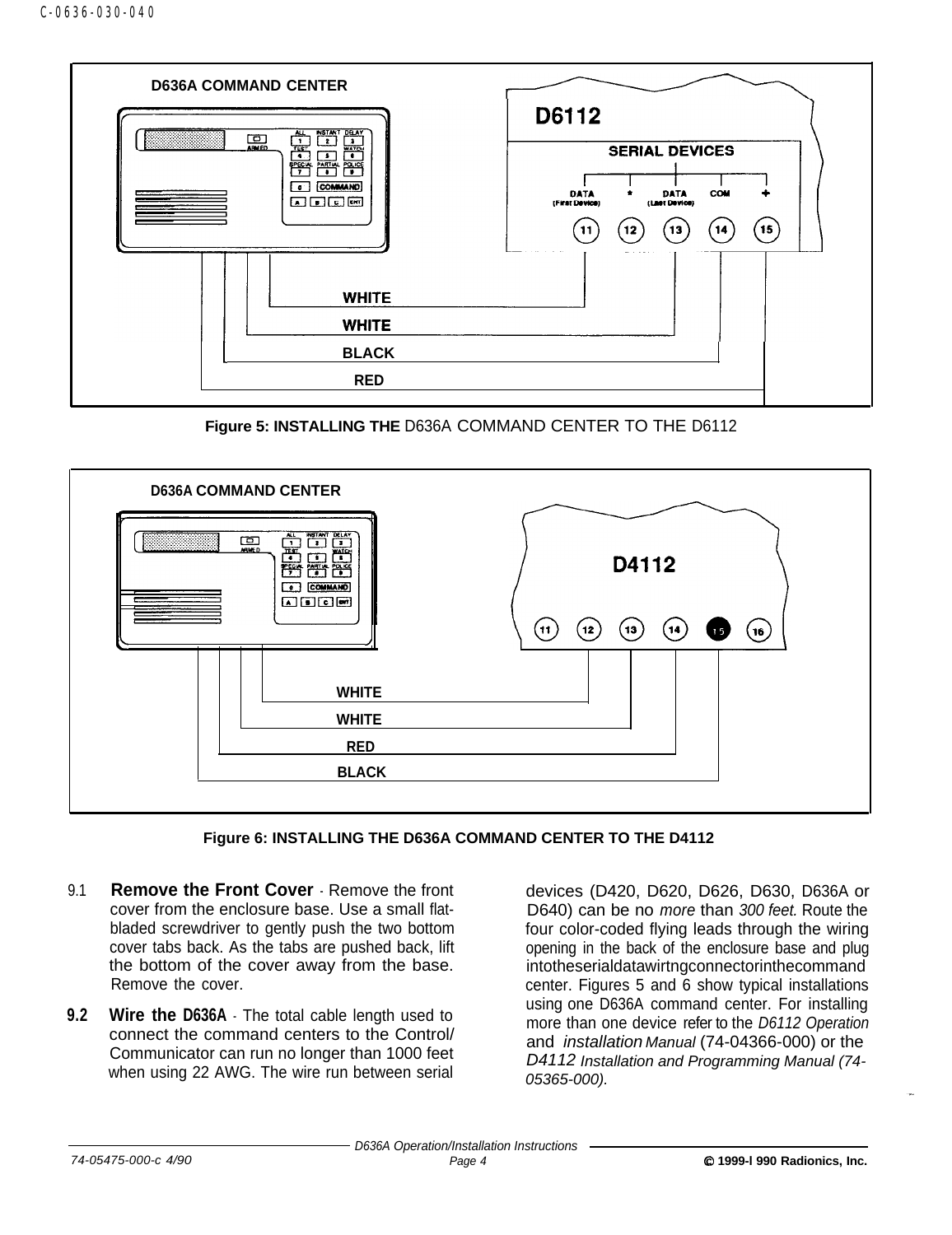- **9.3** Mount the Enclosure Base Place the enclosure base on the wall in the desired location. Use a centerpunchorapenciltomarkthelocationsofthe mounting holes. (The enclosure base can be mounted to a single-gang wall box if desired. Two mounting screw holes on the base are positioned for standard single-gang compatibility.) Secure the enclosure base to the wall or gang box.
- 9.4 **Adjust the Display Contrast** Adjust the Potentiometer (see Figure 2) for optimum display contrast.
- **9.5 Program the D636A Command Center**  Since the programming jack is located inside the D636A,

custom text programming should be completed before replacing the front cover. Custom text programming can be found in Section 10.

- **9.6 Replace the Front Cover** Align the top two tabs of the enclosure cover with the top two tab slots in the enclosure base. Slide the top of the cover into the base. Gently push the bottom of the cover down on the base until it snaps into place.
- 9.7 **Adjust the Keys**  Push each key on the keypad towards the top of the enclosure to ensure proper mating with the openings in the top cover.

### **10. Custom Text Programming for the D636**

The D636A custom text for each zone is programmed There are two types of Custom Text that can be

using the D5100 Programmer loaded with the D636A programmed, Custom Text for each zone, and Custom *Keypad Handler (74-05569-000).* (When using the Text for the Idle display. Each Custom Text display can D5100 Programmer, refer to the D5100 Operation and be up to 15 characters long. Standard text (which is not Installation manual #74-02521-000.) programmable) appears on the first line of the D636A Display and Custom Text appears on the second line. Below is an example of both types of text.



 $<<$  < Standard Text > > > >

 $<<$  <  $<<$  Custom Text > > > >

**ALARM ZONE 2 FRONT DOOR** 

Idle Display Zone Display

**10.1** Disable the Control/Communicator by attaching a Jumper from the Reset Pin to common until programming is completed. This **is** done to prevent the Control/Communicator from reporting to the Central Station while the D636A is being programmed.

D636 Display:



Display alternates between idle display. If the display is not on, remove the jumper and try the procedure again.

**NOTE:** While it is disabled, verify the Control/ Communicator is still supplying power to the D636A.

- 10.2 Switch **Power** and both **Data** switches on the D636A Programming Dip Switch (see Figure 7), to the OFF position.
- 10.3 Connect the D5100 to the D636A Programmer Connection (see Figure 3 and 7) using the D5106 Programmer Interface Cord or the D5103A Programmer Cord.



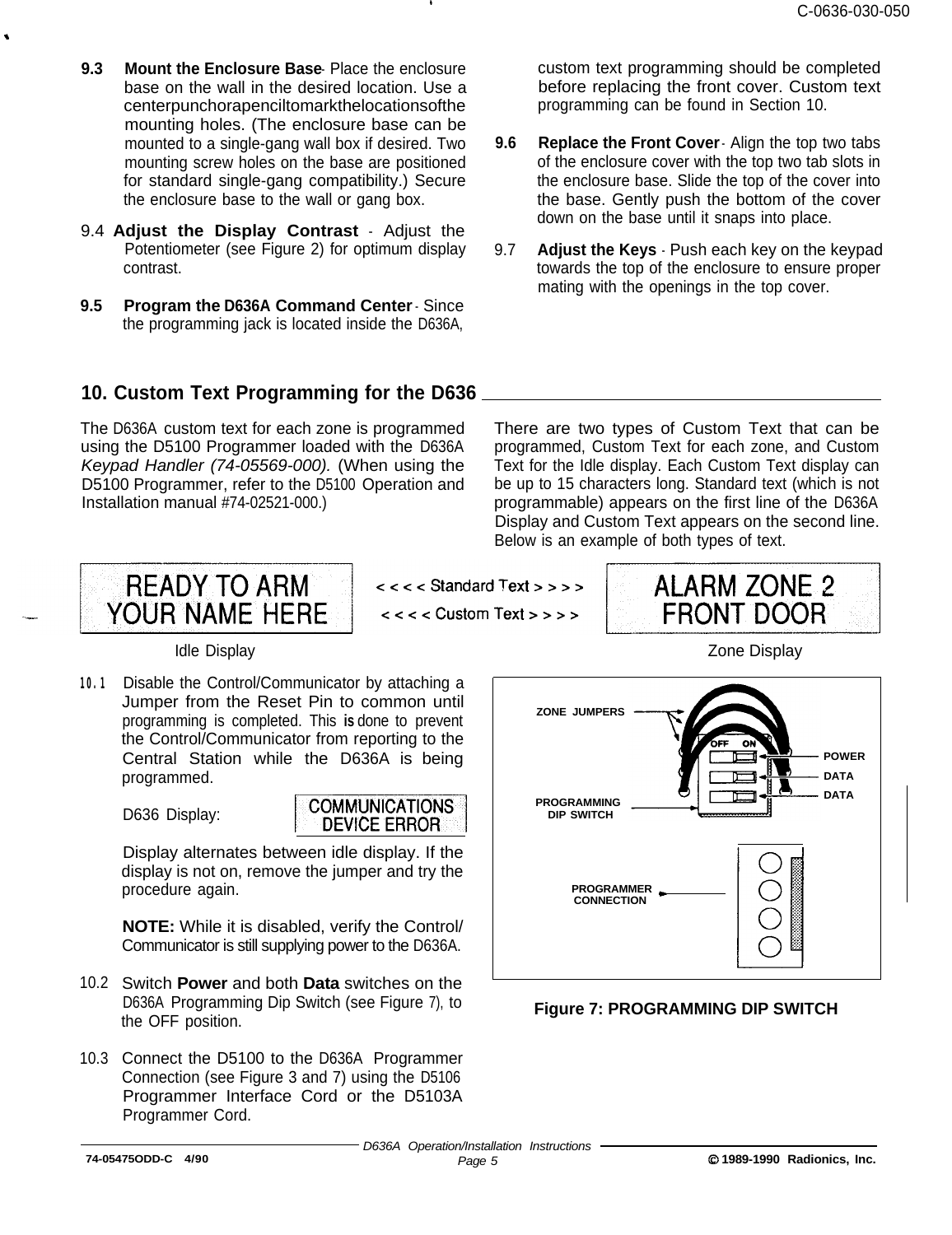- 10.4 Access the Handier as shown in Figure 8.
	- a. Starting at OmegaWand 2.6, scan the ADVANCE bar code until 636 Keypad ##.## appears. Scan ENTER.
	- b. 636M: New File appears, scan ENTER.
	- *C.* When 636M : appears, enter a file name.
	- d. Scan ENTER to access Zone 1 Display.
	- e. Scan ENTER or ADVANCE and the Zone 1  $\frac{1}{2}$  custom text display appears  $(>$
	- f. Enter up to 15 characters of Custom text for Zone 1, centerthe text in the display, and stroke ENTER.
	- <sub>g.</sub> The next Zone # Display will appear. Follow steps e - g until custom text has been assigned to each Zone and to the Custom Text display.
	- h. Save your program if necessary. The same program must be loaded into each D636A on the same account.

I

10.5 On the D636A, press keys 4 and 6 simultaneously and *hold* while switching **Power** on the Programming Dip Switch to the ON position.

D636A Display: **PROGRAMMING**

Release the keys.

10.6 Load the 638 Keypad program from the D5100 to the D636A Command Center by stroking **LOAD PANEL** on the D5100.

D636A Display:



**NOTE:** This display also appears when Copying the program from the D636A to the D5100 Bar Code Programmer.

L

- 10.7 Disconnect the D5100 Prgrammer from the D636A and turn the **Data** switches to the ON position.
- 10.8 Remove the Disable Jumper from the Control/ Communicator.
- 10.9 Test your D636A Command Center to confirm the Custom text programming.

# **11. Programming the D4112 and D6112 \_**

The device model programming (6112=4.2 D I Model and D4112= 1 Account, Device 1Type) for the D636A is programmed as a 3, the same as for a 0630 Command Center.



**Figure 8: D636A Programming**

## **12. System Trouble Report Codes (COMMAND 42 and COMMAND 40)\_**

Typically, when a system trouble occurs, the trouble buzzer of the command center sounds. When the subscriber reports this condition to the Central Station operator, the subscriber may be instructed to enter a COMMAND 42 at the D636A (See 5.10 Cmd42, in the *D6112 Program Entry Guide #74-04367-000,* and Sys *Test/Reset, Cmd42DiagRpt,* in the *D4 112 Installation and Programming Manual #74-05365-000).*

If **pulsed format** is transmitted, only the trouble report code is sent to the central station. If there are *no* system troubles present when COMMAND 42 is entered, a restoral report is transmitted. If the communicator transmits in **BFSK format,** a trouble report code and "STATUS REPORT" is sent to the central station. If there are no system troubles, a restoral report and "STATUS REPORT" is transmitted. If the **Modem II** format is used by the communicator, a trouble report code and "DIAG REPORT" is sent to the central station. If there are *no* system troubles, a "DIAG REPORT" is transmitted.

Keying COMMAND 40 or 42 at the D636A Command Center displays a trouble report. If applicable, a second trouble report **can** be displayed by keying in the command again. Maximum number of trouble reports that can be held in the Command Center's trouble memory is two.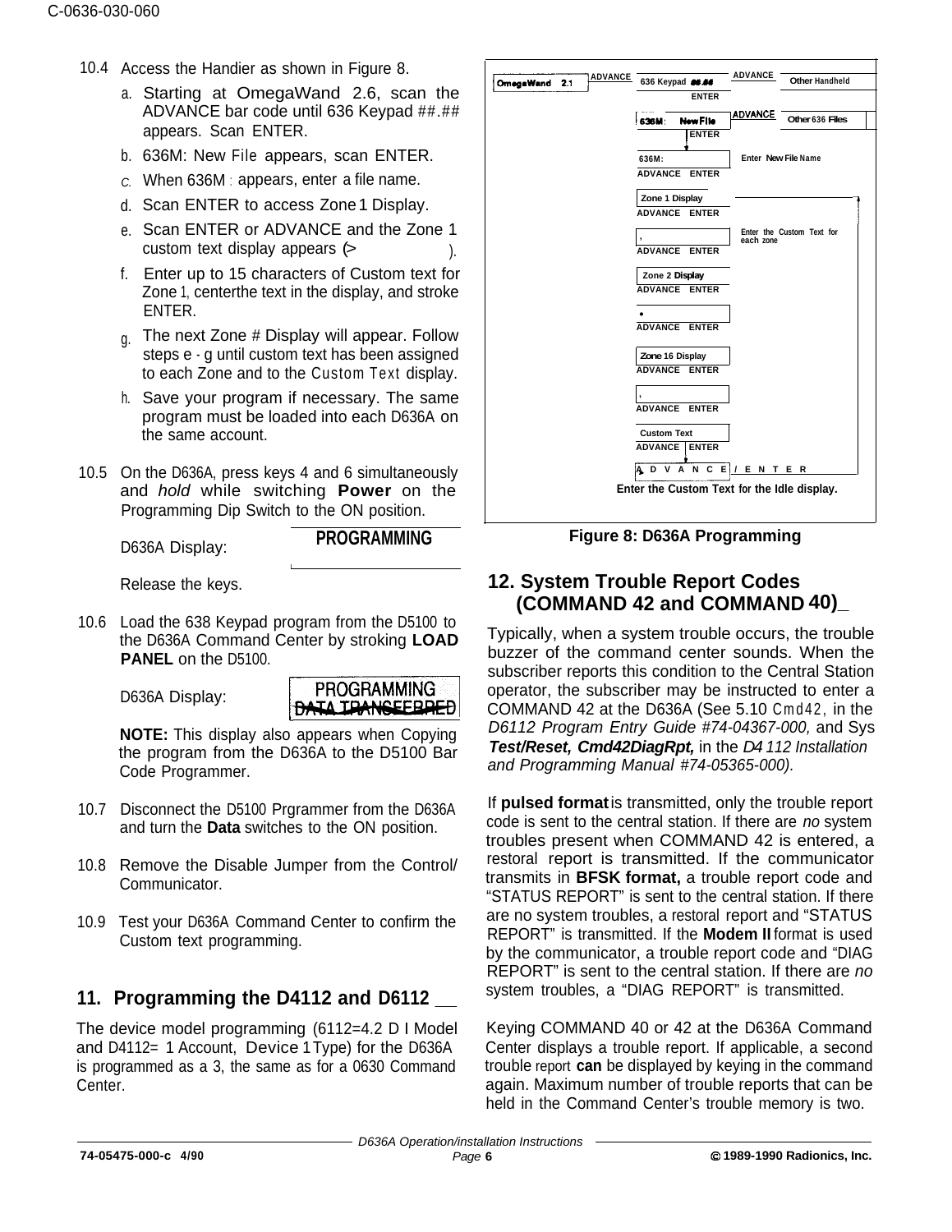#### 13. System Trouble Report Codes (COMMAND 42 and COMMAND 40) (cont.) \_\_\_\_\_\_\_\_\_

After the panel is disable/restarted, powered up, or serviced for the indicated system troubles, clear the system trouble memory by entering COMMAND 42 and/ or COMMAND 40 until no troubles are displayed. Press any key to exit COMMAND 40. (COMMAND 40 is not automaticaly exited upon an alarm or a trouble condition, although alarm and trouble signals continue to be transmitted to the central station.)

| <b>Display</b>                                 | <b>Trouble</b><br>Report<br>Code | <b>Description</b>                                                         | <b>Probable Cause</b>                         | <b>Action Required</b>                    |
|------------------------------------------------|----------------------------------|----------------------------------------------------------------------------|-----------------------------------------------|-------------------------------------------|
| <b>DIAGNOSTIC</b><br><b>PRGRMR COMM ERR</b>    | 0                                | <b>D5100 Communication Error</b>                                           | bad connection to<br>programmer               | reprogram D4112/D6112                     |
| <b>DIAGNOSTIC</b><br><b>DEVICE COMM ERR</b>    | $\overline{2}$                   | <b>Command Center</b><br><b>Communication Error</b>                        | noisy environment or<br>excessive wire length | service may be required                   |
| <b>DIAGNOSTIC</b><br><b>REPORT FAILED</b>      | 3                                | <b>Communication Failure</b>                                               | unable to communicate<br>with central station | service may be required                   |
| <b>DIAGNOSTIC</b><br><b>TELCO SERVICE</b>      | 4                                | RJ38X Jack Supervision                                                     | phone cord unplugged                          | service may be required                   |
| <b>DIAGNOSTIC</b><br><b>AUXILARY POWER</b>     | 5                                | <b>Aux Power Supervision</b>                                               | short on auxiliary device<br>or wiring        | service is required                       |
| <b>DIAGNOSTIC</b><br><b>AC POWER FAILURE</b>   | 6                                | <b>AC Power Fail</b>                                                       | transformer unplugged                         | service may be required                   |
| <b>DIAGNOSTIC</b><br><b>LOW BATTERY</b>        | 7                                | <b>Battery Supervision</b>                                                 | low battery or battery fail                   | service may be required                   |
| <b>DIAGNOSTIC</b><br><b>KEYPAD WIRING</b>      | 8                                | <b>Command Center Fault</b><br>or interface failure                        | <b>Command Center wiring</b><br>fault         | service is required                       |
| <b>DIAGNOSTIC</b><br><b>HARDWARE FAIL</b>      | 9                                | Internal Hardware Fault<br>(local zone inputs are<br>probably inoperative) | main D4112/D6112 board<br>failure             | service is required                       |
| <b>DIAGNOSTIC</b><br><b>MISSING SER DEVICE</b> | В                                | <b>Missing Serial Device</b>                                               | wiring problem, open<br>or short              | service is required                       |
| <b>DIAGNOSTIC</b><br><b>DEVICE PROG ERR</b>    | C                                | <b>Device Programming Error</b>                                            | serial device does not<br>match program       | reprogram devices                         |
| <b>DIAGNOSTIC</b><br><b>INT SOFTWARE</b>       | D                                | Internal Software Error/<br><b>Cmd Center Comm Problems</b>                | internal memory failure                       | call Radionics<br><b>Customer Service</b> |
| <b>DIAGNOSTIC</b><br><b>CHECKSUM FAIL</b>      | E                                | <b>Checksum Fail</b>                                                       | <b>EEPROM</b> failure                         | call Radionics<br><b>Customer Service</b> |
| <b>DIAGNOSTIC</b><br><b>ROM FAIL</b>           | F                                | <b>System ROM Failure</b>                                                  | internal ROM failure                          | call Radionics<br><b>Customer Service</b> |
| <b>DIAGNOSTIC</b><br><b>SYSTEM NORMAL</b>      |                                  | <b>System Normal</b>                                                       |                                               |                                           |